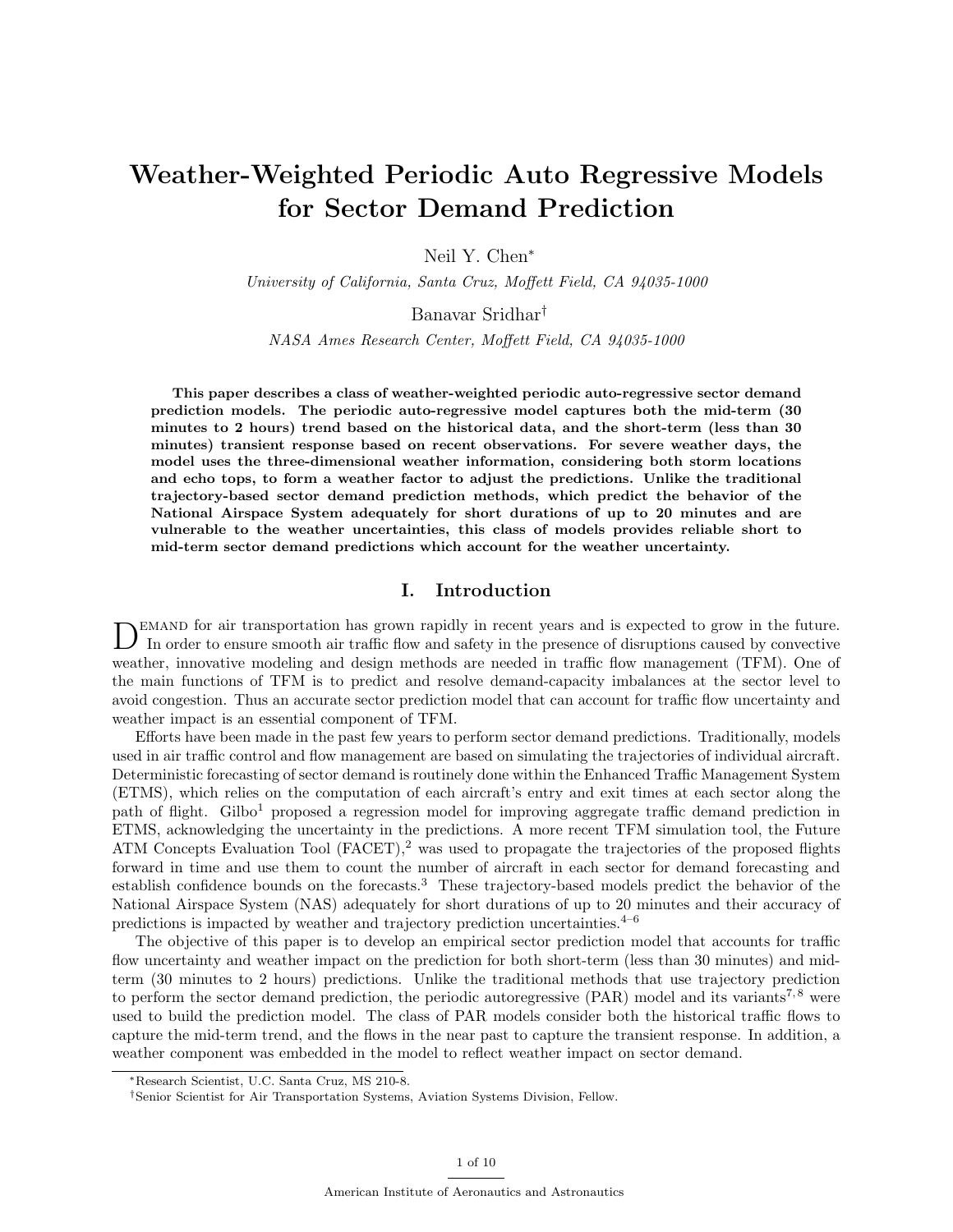The remainder of the paper is organized as follows. Section II provides the sector demand data used in the research and the description of the weather-free sector demand prediction model. Next, a weather factor is introduced and the prediction model that considers weather is described in Section III. The results and performance of the models are demonstrated in Section IV. Finally, a summary and conclusions are presented in Section V.

## II. Data and Model

### II.A. Sector Demand Data

The air traffic demand data used in this paper are provided by the recorded Aircraft Situation Display to Industry (ASDI) data generated by the Federal Aviation Administration's Enhanced Traffic Management System (ETMS). The ASDI data provide the locations of all aircraft at one-minute intervals. The sector demand, defined as the number of aircraft in each sector at a given time, can be computed using the ASDI data. In this research, the recorded ASDI data were processed using FACET to obtain the sector demand.

Since traffic flow management decisions are made by comparing the peak number of aircraft in a sector during a fifteen-minute interval with the sector's Monitor Alert Parameter (MAP) value, the 15-minute peak sector demand, defined as the maximum sector demand every 15 minutes, was used to build the models. Figure 1 shows the sector demand at every minute and the 15-minute peak sector demand at sector ZID93 on September 3, 2007. Note that in the paper, a day is defined as a 24-hour interval starting at 4:00 AM local time since most of the aircraft departing on the previous day would have landed before 4:00 AM. The black line in Fig. 1 represents the sector demand in an one-minute intervals and the blue dots in Fig. 1 represent the 15-minute peak sector demand during a day, denoted as  $d_k$ , where  $k = 1...96$ . The mid-term trend of sector demand on different days can be observed in Fig. 2, which shows the variation of 15-minute peak sector demand in September 2007. In this figure, each horizontal strip represents one day of 15-minute peak sector demand, and each vertical strip represents the peak sector demand at the same time of day during the entire month. As shown in the figure, the horizontal strips on  $9/1$ ,  $9/8$ ,  $9/15$ ,  $9/22$  and  $9/29$ , which are Saturdays, have lower demands than the others. The blue vertical regions on the left and right show the off-peak traffic in the early morning and the late night. A vertical light blue region at around 12 o'clock divides the sector demand into morning rush left of the region and the afternoon peak right of it. The sector demand prediction model presented in the next section captures these variations in the demand.

#### II.B. Demand Prediction Model

Auto-regressive models have been used for short-term hourly air traffic delay prediction.<sup>9, 10</sup> This research extends the delay prediction approach to sector demand prediction.

For a given day, a 24-hour period, starting at 4:00 AM local time, is divided into 96 fifteen-minute intervals. Given the observed 15-minute peak sector demands for  $n$  days, the sector demand data matrix is defined as

$$
\mathbf{D} = \begin{bmatrix} d_{1,1} & d_{2,1} & \dots & d_{96,1} \\ \vdots & \vdots & \ddots & \vdots \\ d_{1,n} & d_{2,n} & \dots & d_{96,n} \end{bmatrix},
$$
(1)

where  $d_{i,j}$  represents the 15-minute peak sector demand at the  $i^{th}$  time step on day j. For September 2007, **D** has a dimension of 30 by 96, and Fig. 2 shows the image of the matrix **D**. Assuming  $\mathbf{d}_k$  as the  $k^{th}$ column of  $\mathbf{D}$ , the p-step-ahead sector demand model at time step k in the form of a linear regression model is described as

$$
\mathbf{d}_{k+p} = \alpha_{k,p} \, \mathbf{d}_k + \beta_{k,p} + \mathbf{e}_k,\tag{2}
$$

where  $\alpha_{k,p}$  and  $\beta_{k,p}$  are coefficients that map the sector demand at the  $k^{th}$  time step to the  $(k+p)^{th}$  time step, and  $e_k$  is the error of the model. The least-square solution of  $\alpha_{k,p}$  and  $\beta_{k,p}$  that minimizes  $e_k^T e_k$  in Eq. (2) can be written explicitly as

$$
\hat{\alpha}_{k,p} = \frac{\sum_{i=1}^{n} (d_{k,i} - \bar{d}_k)(d_{k+p,i} - \bar{d}_{k+p})}{\sum_{i=1}^{n} (d_{k,i} - \bar{d}_k)^2},
$$
\n(3)

$$
\hat{\beta}_{k,p} = \bar{d}_{k+p} - \alpha_{k,p}\bar{d}_k,\tag{4}
$$

#### 2 of 10

American Institute of Aeronautics and Astronautics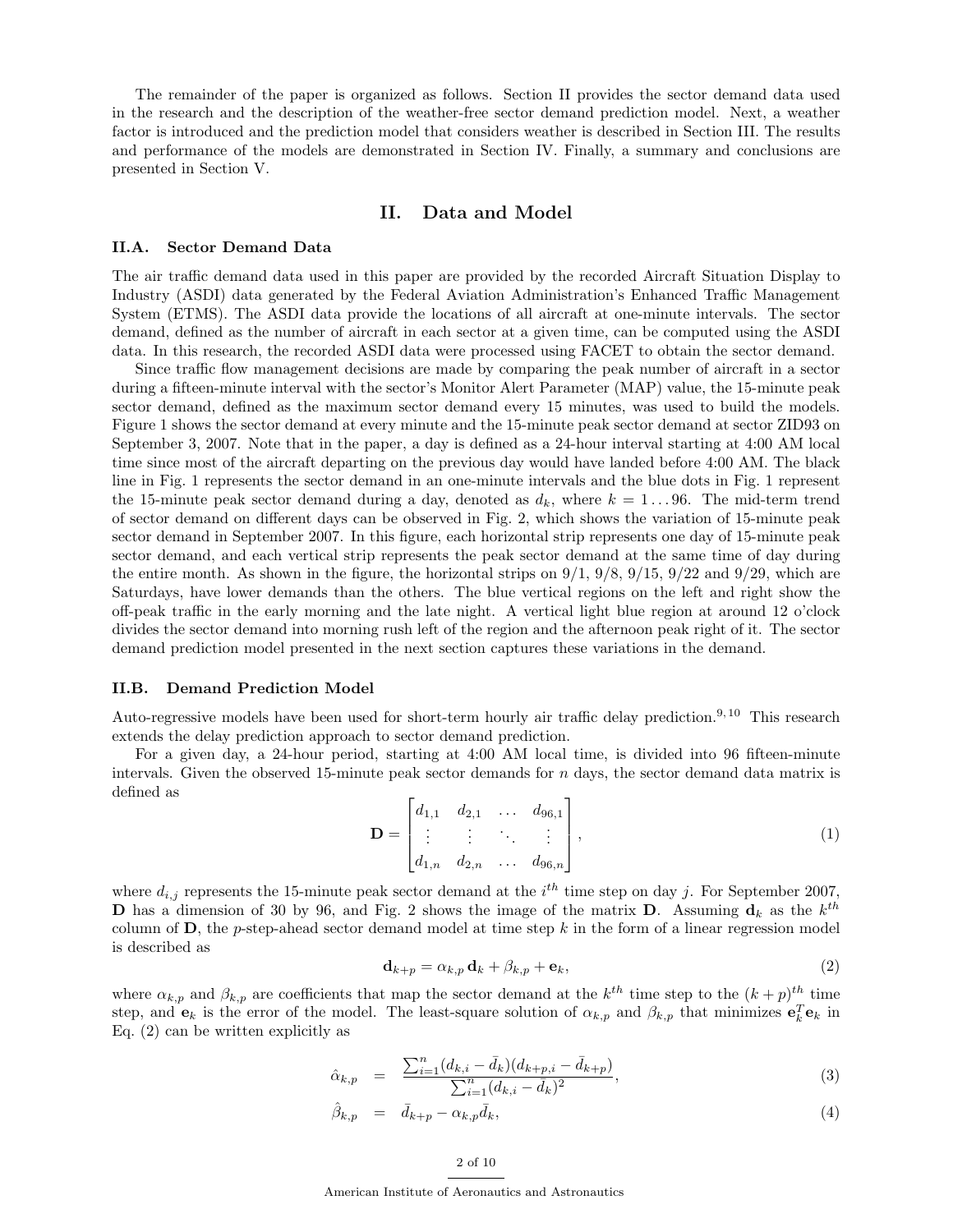

Figure 1. Sector demand and peak sector demand at sector ZID93 on September 3, 2007



Figure 2. 15-minute peak sector demand at sector ZID93 in September 2007

where  $d_k$  is the mean of  $\mathbf{d}_k$ , and  $d_{k+p}$  is the mean of  $\mathbf{d}_{k+p}$ .

On a day m other than the n days in the data set, the p-step prediction of the sector demand at the  $k^{th}$ time step,  $d_{k+p,m}$ , based on the observed sector demand,  $d_{k,m}$ , can then be expressed as

$$
\hat{d}_{k+p,m} = \hat{\alpha}_{k,p} d_{k,m} + \hat{\beta}_{k,p}.\tag{5}
$$

In the model,  $\hat{\alpha}_{k,p}$  and  $\hat{\beta}_{k,p}$ , identified from the historical data, capture the periodic features during a day, and the observed sector demand  $d_{k,m}$  provides the transient information. The model in Eq. (2) and Eq. (5) is referred to as the periodic auto-regressive (PAR) sector demand prediction model.

As an example, peak sector demand data in August 2007 were used to construct the data matrix in Eq. (1), and Eq. (2) was used to identify the model parameters  $\hat{\alpha}_{k,p}$  and  $\hat{\beta}_{k,p}$ , where  $k = 1...96$  and  $p = 1 \dots 8$  for 1-step- to 8-step-ahead predictions. The 15-minute-ahead peak sector demand on September 3, 2007 was predicted using Eq. (5) with  $p = 1$ . The result is shown in Fig. 3a. The root-mean-squared (RMS) error between the actual peak sector demand and the 15-minute demand prediction is 1.93. For the 2-hour prediction, the prediction model is solved for  $p = 8$ , and the estimates in Eq. (5) are generated. The result is shown in Fig. 3b. The RMS error is 2.15.

It is noticed that the PAR model yields larger error as the prediction interval increases. This suggests that using a single observation  $d_{k,m}$  in Eq. (5) contains less information about  $d_{k+p,m}$  when p is large. An alternate method to perform the demand prediction is to use the cumulative sum of the past sector demands as an observation, since the sum includes more information than a single observation and has less noise compared with the single peak sector demand. Following the definition of the sector demand matrix D in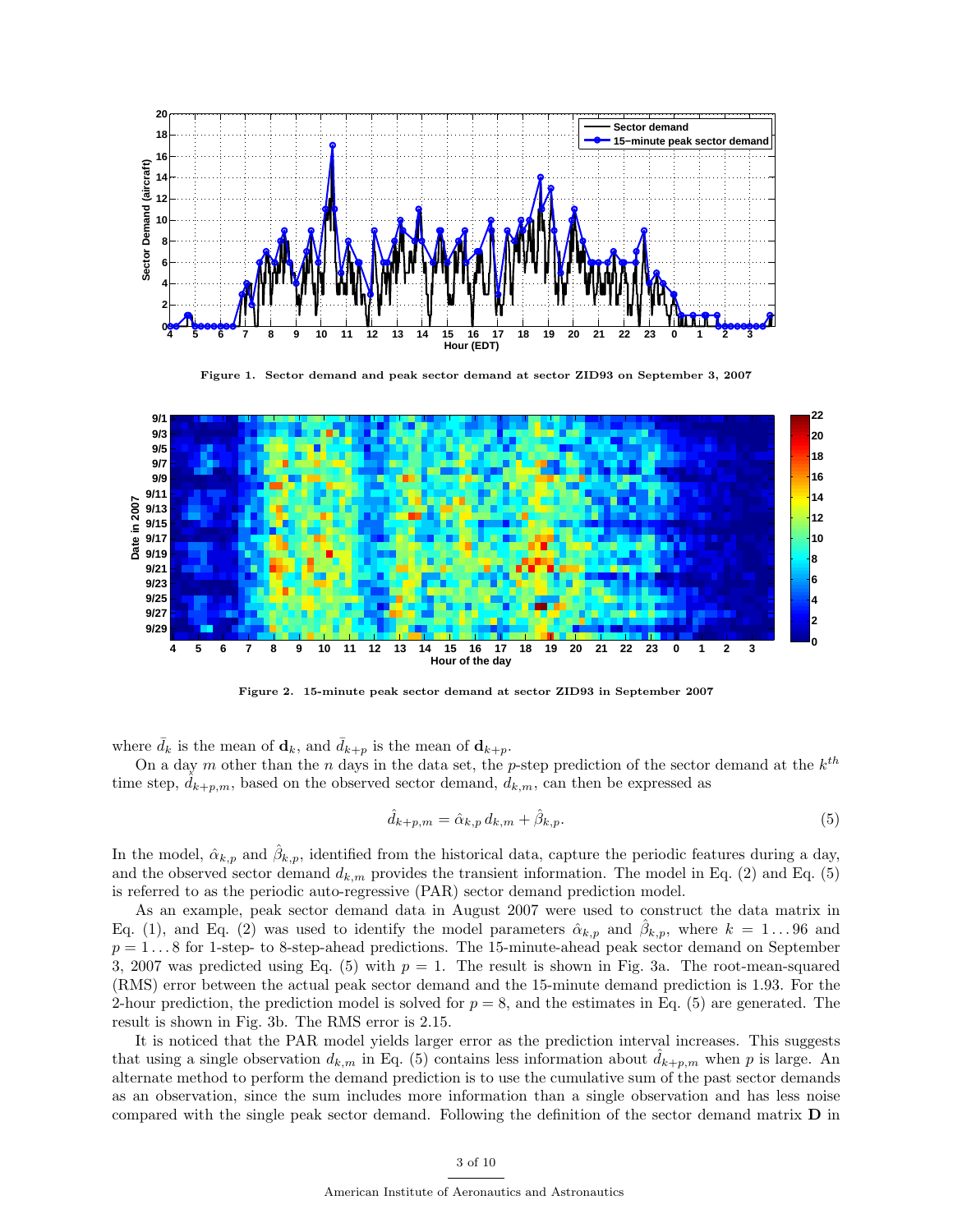

Eq. (1), where  $\mathbf{d}_k$  is the  $k^{th}$  column of **D**, the cumulative p-step-ahead sector demand model at time step k can be described in terms of the cumulative sum of  $q$  past sector demands as

$$
\mathbf{d}_{k+p} = \alpha_{k,p} \sum_{i=k-q+1}^{k} \mathbf{d}_i + \beta_{k,p} + \mathbf{e}_k,
$$
\n(6)

where  $\alpha_{k,p}$  and  $\beta_{k,p}$  are the coefficients that map the cumulative sector demand at the  $k^{th}$  time step to the sector demand at the  $(k+p)^{th}$  time step. Once the least-square solution of coefficients  $\hat{\alpha}_{k,p}$  and  $\hat{\beta}_{k,p}$  are identified, the p-step prediction of the sector demand at the  $k^{th}$  time step for a day  $m$ ,  $\hat{d}_{k+p,m}$ , based on the observed cumulative sector demand,  $\sum_{i=k-q+1}^{k} d_{i,m}$ , can be expressed as

$$
\hat{d}_{k+p,m} = \hat{\alpha}_{k,p} \sum_{i=k-q+1}^{k} d_{i,m} + \hat{\beta}_{k,p}.
$$
 (7)

The model in Eq. (6) and Eq. (7) is referred to as the cumulative periodic auto-regressive (CPAR) sector demand prediction model. During the analysis, it is noticed that the CPAR model using the sum of the all demands in the past  $(q = k)$  works best overall. For the example used in the PAR model, the CPAR model with  $q = 8$  has a RMS error of 1.68 for the 15-minute prediction, and 2.00 for the 2-hour prediction, compared with 1.93 and 2.15 respectively for the PAR model. It appears that the CPAR model performs a little better than the PAR model. More analysis is done in Section IV to evaluate this property.

## III. Weather Factor

Weather has a big influence on air traffic sector demand and the uncertainty in weather may cause error in the predictions.5, 11 If a severe storm blocks a sector or regions near it, both the sector capacity and demand may drop dramatically.<sup>12, 13</sup> A weather factor that discounts the weather-free sector demand prediction is derived in this section.

In order to model the weather impact on sector demand prediction, an accurate weather forecast product with high update rate is required. In addition, to capture the impact on all low, high, and super high sectors, the storm echo tops information is useful. The weather data used in this paper was provided by the Corridor Integrated Weather System (CIWS).<sup>14</sup> CIWS, developed and operated by MIT Lincoln Laboratory, provides both accurate precipitation and echo tops data and is updated every 5 minutes. In addition, CIWS provides convective forecasts at 5-minute intervals up to 2 hours in the future.

The weather factor used to discount the sector demand prediction was chosen to be the sector weather index, defined as the percentage of area covered by the storm with precipitation vertically integrated liquid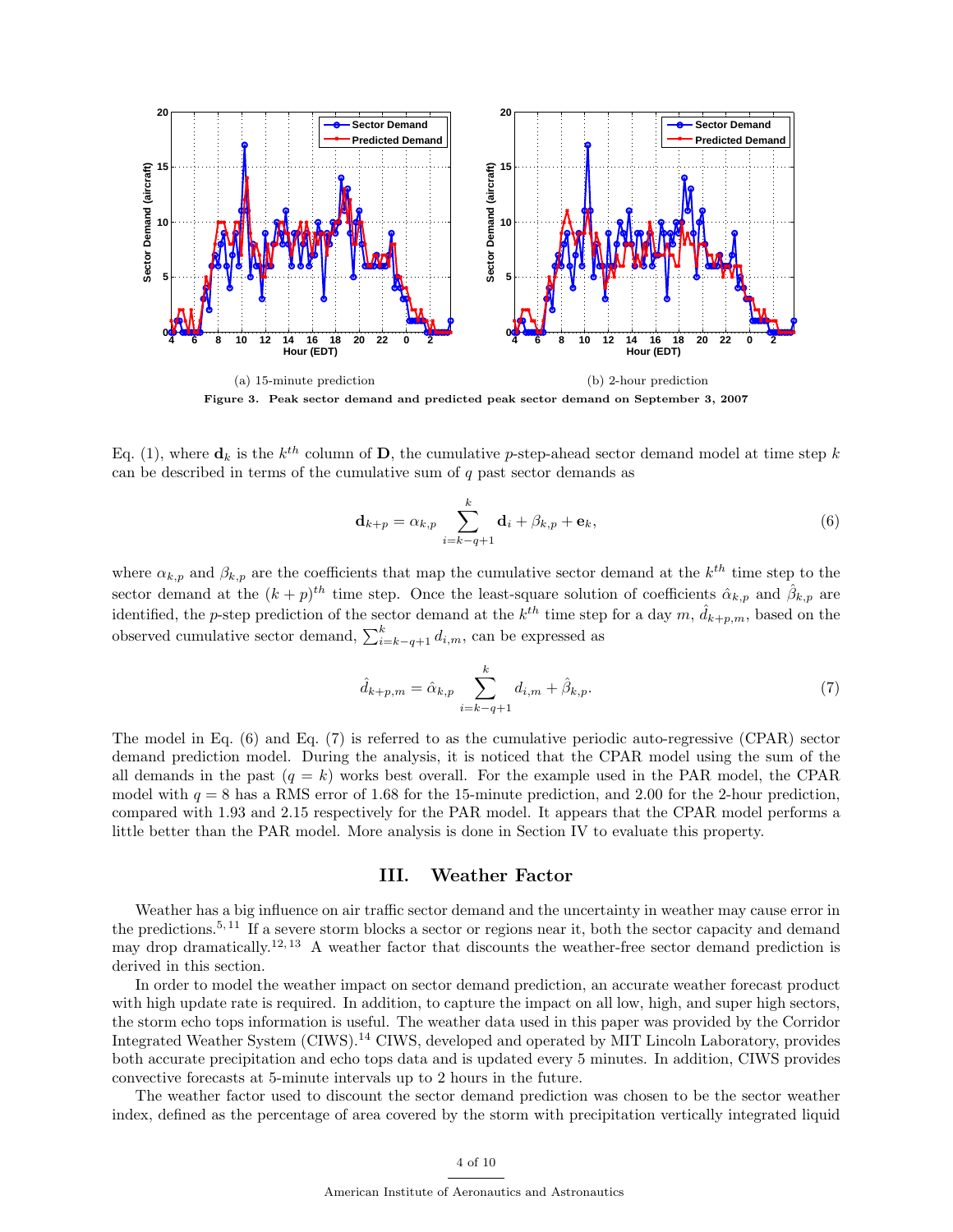

(a) CIWS at ZID at 19:30 (EDT) on August 16, 2007

(b) The sector demand and weather index of ZID93 on August 16, 2007

Figure 4. The weather data, the sector demand and weather index on a severe weather day

(VIL) level three and above. Only storms with the echo tops above the lower boundary of the sector are considered. The sector weather index at time  $k$  is formulated as

$$
w_k = \frac{A_k^w}{A},\tag{8}
$$

where A is the area of the sector and  $A_k^w$  is the area of the sector covered by storms with the echo tops at or above the lower bound of the sector at time  $k$ . Note that if time  $k$  is a future time, the weather forecast is used to determined  $A_k^w$ . It is possible to use other definitions of a sector weather index.<sup>12,13</sup>

Figure 4a shows a snap shot of the CIWS data for the high altitude sectors at Indianapolis center (ZID) on a severe weather day. The red spots indicate the storms with VIL level 3 and above, and the echo tops at 35,000 ft. As shown in this figure, most of the sector ZID93 is covered by the storm. The sector weather index for ZID93 on August 16, 2007 is shown in the red line in Fig. 4b. Also shown in the figure is the actual sector demand on the same day in blue line. Notice the sector weather index is greater than  $30\%$  from 18:00 to 20:00 Eastern Daylight Time (EDT), and clearly the sector demand drops during the same period.

Traffic reduction due to weather impact can be modeled in many different ways.<sup>15</sup> In this research, the weather-free prediction was first estimated, then the sector weather index was used to adjust the prediction. Assume that the sector demand starts to decay when the sector weather factor exceeds  $w_{low}$ , and reaches 0 when the weather factor reaches  $w_{high}$ . The sector demand reduction rate is modeled as the power law distribution,  $1 - ((w_k - w_{low})/(w_{high} - w_{low}))^{\gamma}$ , where  $\gamma$  is the power of the distribution. To reflect the thresholds, the sector weather index in Eq. (8) is redefined as

$$
w_k = \begin{cases} w_{low} & \text{if } A_k^w / A \le w_{low} \\ A_k^w / A & \text{if } w_{low} < A_k^w / A < w_{high} \\ w_{high} & \text{if } w_{high} \le A_k^w / A \end{cases} \tag{9}
$$

In order to adjust the weather impact on the sector demand prediction model, the weather forecast is used to compute the predicted sector weather index. Assume at time  $k$ , the predicted sector weather index at time  $k + p$  is  $w_{k+p}$ , the PAR sector demand prediction model in Eq. (5) can be rewritten as

$$
\hat{d}_{k+p,m} = \left(1 - \left(\frac{w_{k+p} - w_{low}}{w_{high} - w_{low}}\right)^{\gamma}\right) (\hat{\alpha}_{k,p} d_{k,m} + \hat{\beta}_{k,p}),\tag{10}
$$

or the CPAR sector demand prediction model in Eq. (7) can be rewritten as

$$
\hat{d}_{k+p,m} = \left(1 - \left(\frac{w_{k+p} - w_{low}}{w_{high} - w_{low}}\right)^{\gamma}\right)(\hat{\alpha}_{k,p} \sum_{i=k-q+1}^{k} d_{i,m} + \hat{\beta}_{k,p}).
$$
\n(11)

5 of 10

American Institute of Aeronautics and Astronautics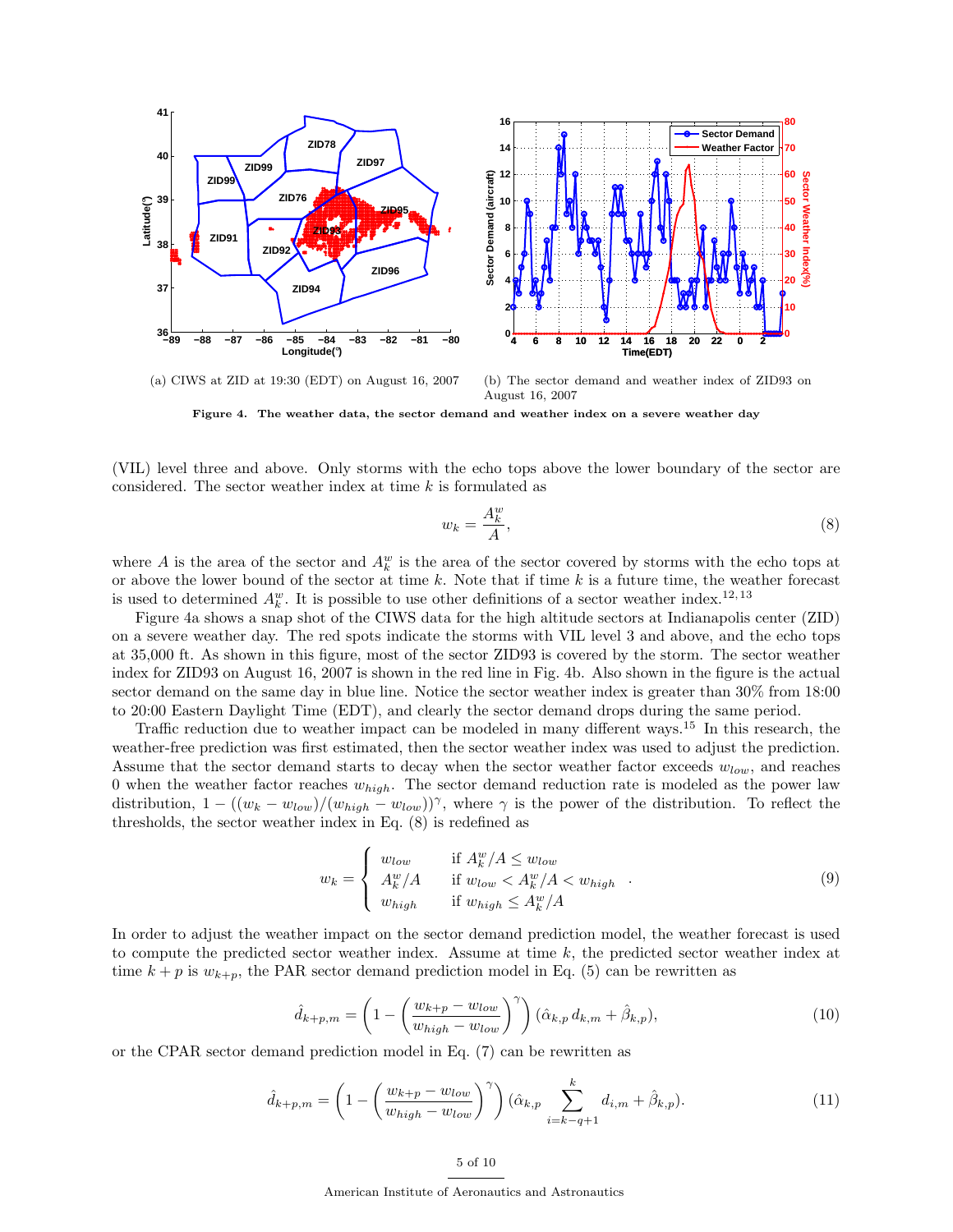Using the echo tops information provides a more representative weather index, especially for the high sectors. If there are storms with low echo tops located at some high sectors, the weather might have minimal impact on the sector demand. The sector demand and weather index for sector ZID93 on two different days is shown in Fig. 5. Both days have severe storms, but one has high echo tops while the other has low echo tops. The sector demands on severe weather days were compared with the average sector demand on the rest of the days in the same month. In Fig. 5a, the sector demand on August 16, 2007 is lower than the average between 18:00 and 20:00 (EDT) because of the high weather index during the period, as indicated in Fig. 5c. The blue line in Fig. 5c shows the weather index considering the area covered by storms without the echo tops information, and the red line is the weather index considering the echo tops at 35,000ft and above. In this case, the two lines are close. This suggests that there are severe storms in the area and most of the echo tops are higher than the lower bound of sector ZID93. On the other hand, on October 23, 2007, there is no demand reduction compared to the average of the other days in October 2007 during 18:00 and 20:00 (EDT), shown in Fig. 5b, even though there are storms in the sector during the period, as shown in Fig. 5d. The red line in Fig. 5d is substantially lower than the blue line, which means even though there are storms in the sector, most the echo tops are lower than the low boundary of the sector and have minor impact on the sector demand. In the next section, the sector weather index refers the index with the echo tops information.



Figure 5. Sector demand and weather indices with and without echo tops information on August 16 and October 23, 2007.

## IV. Results

The sector demands of 25 high and superhigh sectors in ZID were investigated in this research. The major flows of ZID include the arrivals to Philadelphia International Airport (PHL), Ronald Reagan Washington National Airport (DCA), Chicago O'Hare International Airport (ORD), Detroit Metropolitan Wayne County Airport (DTW), and Cleveland-Hopkins International Airport (CLE), the departures from ORD and DTW, the westbound traffic of airway J80 from New York Center (ZNY) and Boston Center (ZBW), and the traffic to New York Terminal Radar Approach Control (N90). The sector demands for the month of August, 2007 were used to build the sector demand prediction PAR and CPAR models, described in Eq. (1), Eq. (2), and Eq. (6) . The time step used in the models is 15 minutes. Once the parameters were identified, Eq. (5) and Eq. (7) were used to perform the sector demand prediction for the month of September, 2007. Starting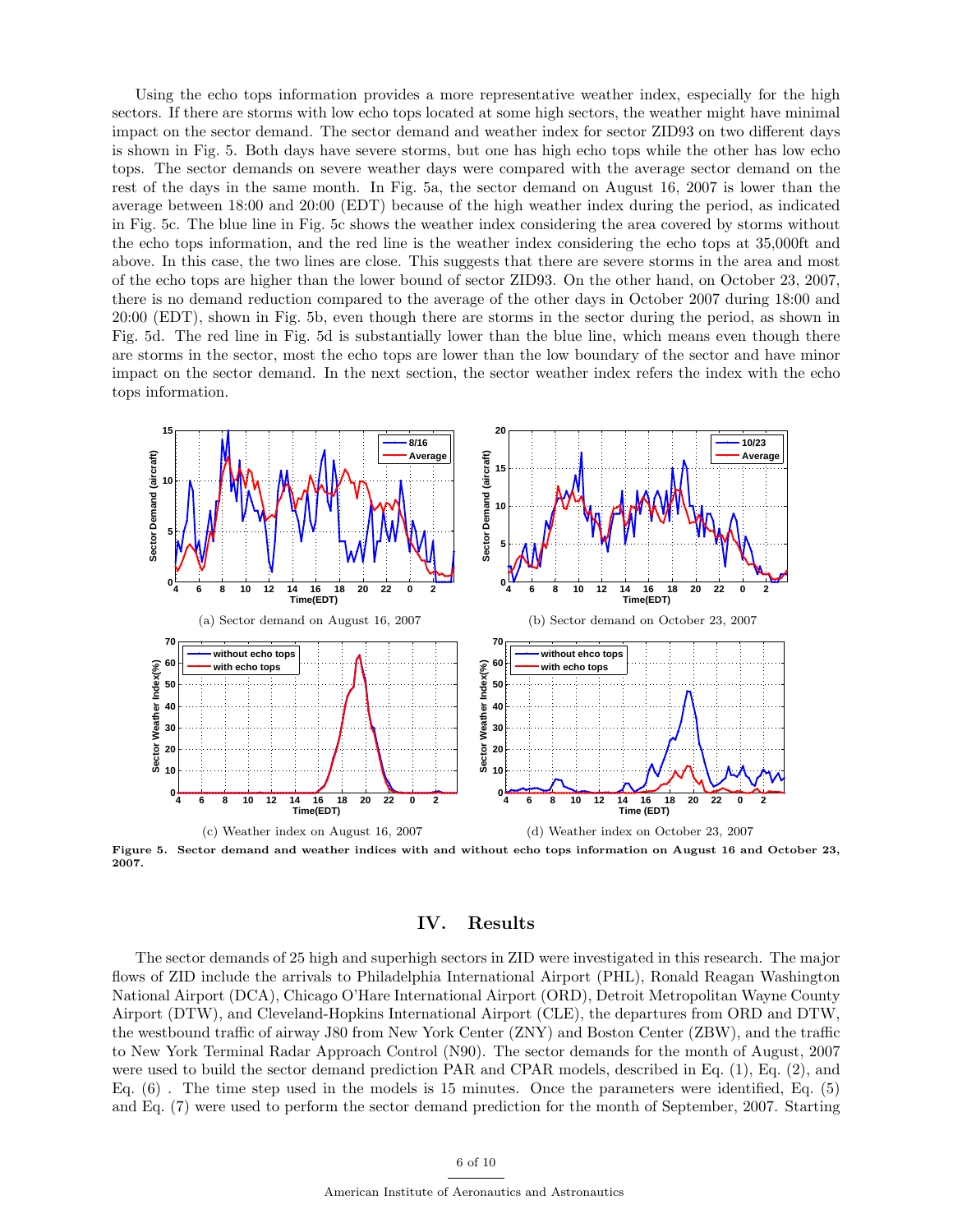

Figure 6. Southwest region of superhigh (red) and high sector (blue) in ZID center

from the 15-minute prediction model, up to 2-hours prediction model were built and evaluated. The results of four super-high sectors ZID91, ZID92, ZID93, and ZID94, and four high sectors ZID81, ZID82, ZID83, and ZID84 in the southwest region of ZID, as shown in Fig. 6, were presented. The behavior of both PAR and CPAR models are summarized in Table 1. Even though the performance of the two models are very close, CPAR prediction models perform equal to or better than the PAR models in all the cases with the exceptions of the 15-min prediction at ZID81 (PAR 1.95, CPAR 1.98) and at ZID82 (PAR 1.57, CPAR 1.58). Among the cases, the error in CPAR models is 2.46% smaller than the error in PAR models in average. Also notice the errors of both PAR and CPAR models are not sensitive to the look ahead time. In general, the errors are larger with longer look ahead time, but only slightly. The errors of 120-min prediction is 5.12% larger than the 15-min prediction in average for the PAR models, and 2.87% larger for the CPAR models. Consider all the high and super-high sector in ZID, the results are similar. The errors of the PAR models are between 1.57 and 2.11 in the 15-min prediction, and between 1.64 and 2.24 in the 120-min prediction, while the errors of the CPAR models are between 1.58 and 2.10 in the 15-min prediction, and between 1.61 and 2.15 in the 120-min prediction.

| Sector            |     |             | Average prediction RMS error |           |           |           |           |           |            |            |
|-------------------|-----|-------------|------------------------------|-----------|-----------|-----------|-----------|-----------|------------|------------|
| Name              | MAP | Model       | $15$ -min                    | $30$ -min | $45$ -min | $60$ -min | $75$ -min | $90$ -min | $105$ -min | $120$ -min |
| ZID <sub>81</sub> | 17  | <b>PAR</b>  | 1.95                         | 2.05      | 2.07      | 2.09      | 2.06      | 2.08      | 2.09       | 2.11       |
|                   |     | <b>CPAR</b> | 1.98                         | 2.01      | 2.01      | $2.02\,$  | 2.02      | 2.03      | 2.05       | 2.06       |
| ZID <sub>82</sub> | 16  | <b>PAR</b>  | 1.57                         | 1.62      | 1.64      | 1.60      | 1.61      | 1.62      | 1.63       | 1.64       |
|                   |     | <b>CPAR</b> | 1.58                         | 1.58      | 1.58      | 1.58      | 1.59      | 1.59      | 1.60       | 1.61       |
| ZID <sub>83</sub> | 16  | <b>PAR</b>  | 1.63                         | 1.67      | 1.67      | 1.70      | 1.71      | 1.71      | 1.71       | 1.72       |
|                   |     | CPAR        | 1.58                         | 1.59      | 1.61      | 1.62      | 1.63      | 1.64      | 1.65       | 1.65       |
| ZID84             | 16  | PAR         | 1.82                         | 1.87      | 1.92      | 1.94      | 1.92      | 1.92      | 1.90       | 1.89       |
|                   |     | <b>CPAR</b> | $1.82\,$                     | 1.83      | 1.85      | 1.85      | 1.85      | 1.87      | 1.88       | 1.88       |
| ZID91             | 19  | PAR         | 2.06                         | 2.13      | 2.13      | 2.10      | 2.12      | 2.14      | 2.11       | 2.16       |
|                   |     | CPAR        | 2.04                         | 2.05      | 2.06      | 2.06      | 2.07      | 2.08      | 2.09       | 2.09       |
| ZID92             | 17  | <b>PAR</b>  | 1.68                         | 1.76      | 1.73      | 1.72      | 1.71      | 1.75      | 1.74       | 1.74       |
|                   |     | <b>CPAR</b> | 1.68                         | 1.69      | 1.69      | 1.70      | 1.70      | 1.70      | 1.71       | 1.71       |
| ZID <sub>93</sub> | 19  | <b>PAR</b>  | 2.11                         | 2.20      | 2.21      | 2.19      | 2.23      | 2.24      | 2.23       | 2.24       |
|                   |     | CPAR        | 2.10                         | 2.11      | 2.12      | 2.12      | 2.13      | 2.15      | 2.14       | 2.15       |
| ZID94             | 17  | <b>PAR</b>  | 1.90                         | 1.99      | 1.98      | 1.98      | 1.99      | 1.95      | 1.97       | 1.99       |
|                   |     | CPAR        | 1.90                         | 1.91      | 1.91      | 1.92      | 1.92      | 1.92      | 1.93       | 1.93       |

Table 1. Sector demand prediction error of the PAR and CPAR models in September 2007. The model is built using August 2007 data. The smaller errors in each case are in bold. The unit is the number of aircraft.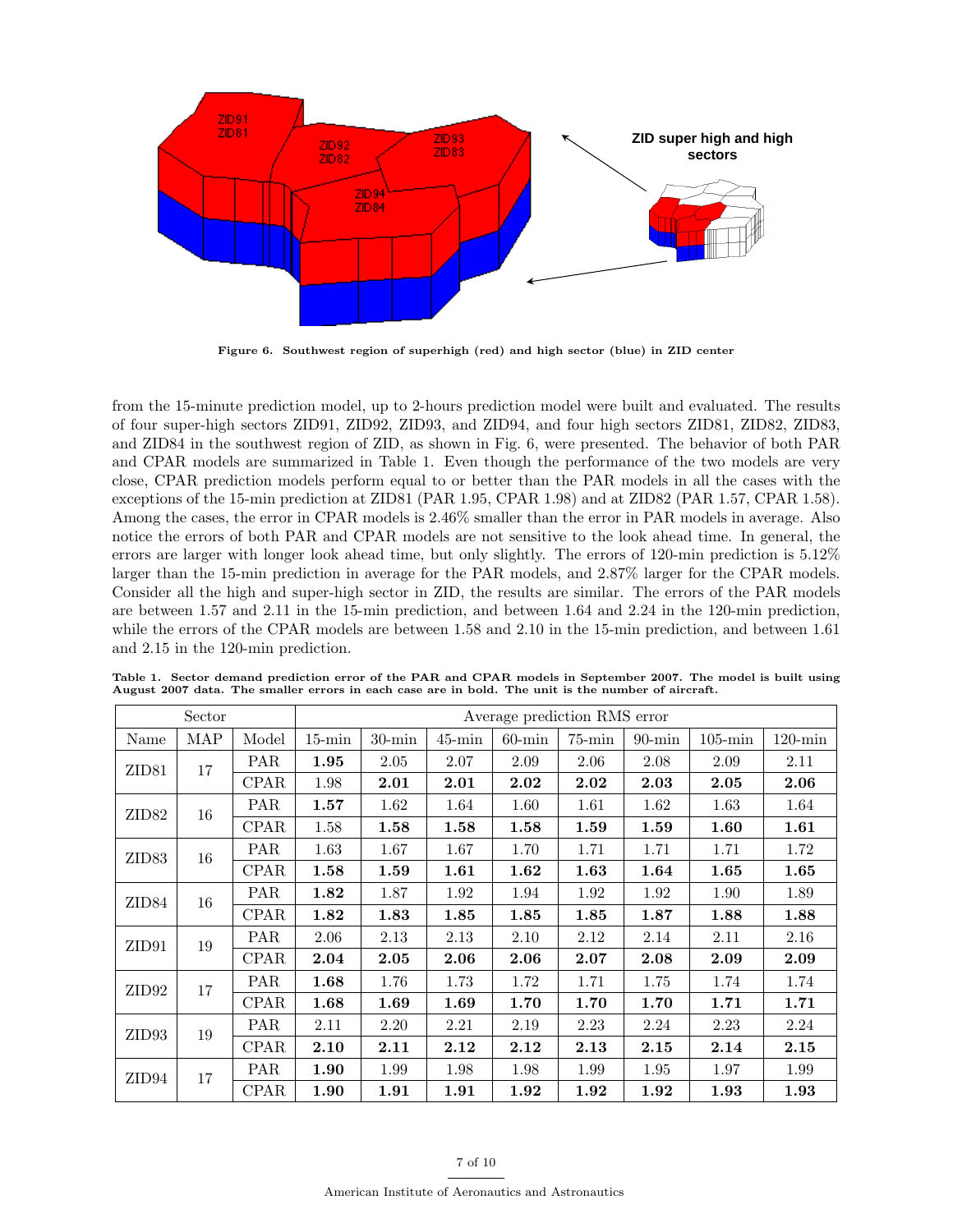

The sector demand prediction for bad weather days uses the weather factor described in the previous section to adjust the weather-free prediction, formulated in Eq. (9), Eq. (10), and Eq. (11), with  $w_{low} = 0$ ,  $w_{high} = 1$ , and  $\gamma = 1$ . The days with peak weather factors greater than 30% are considered bad weather days. For the days and sectors tested, there are four cases of severe weather periods: ZID83 on 08/16/07 between 1600-2200 (EDT), ZID93 on 08/16/07 between 1600-2200 (EDT), ZID82 on 08/21/07 between 0600-1400 (EDT), and ZID92 on 08/21/07 between 0800-1400 (EDT), shown in Fig. 7. Since all these cases happened in August 2007, the model is built using data for July 2007. Two types of weather-weighted models are built, one uses the actual weather information and the other uses the forecast weather information. Using the actual weather information to perform sector demand prediction represents the cases with perfect weather forecast. It is used to evaluate the performance of the weather-weighted prediction model and eliminate the error caused by forecast inaccuracy. The average prediction errors of the four severe weather periods in August 2007 are shown in Fig. 8. It is noticed that in all four cases, both the weather-weighted model using actual weather information (red dash line) and the model using forecast weather (green dash-dot line) produce smaller error than the weather-free model (blue solid line). The weather-weighted model using forecast weather performs as well as the model using actual weather when the prediction time is small (less than 30 minutes). However, with longer prediction time (more than 60 minutes), the performance starts to decay and the errors are closer to the weather-free model. As an example, in Fig. 8b, the weather-weighted sector demand prediction model using actual weather information improves the 15-minute prediction over the weather-free model by 36.38%, the 60-minute prediction by 42.92%, and the 120-minute prediction by 40.77%. For the weather-weighted model using forecast weather, the improvement is 34.73% for the 15-minute prediction, reduced to 27.81% for the 60-minute prediction, and down to 7.71% for the 120-minute prediction. This suggests that with longer prediction time, the forecast inaccuracy might effect the performance of the weather-weighted prediction model using forecast weather.

## V. Conclusion

A class of auto-regressive models developed for sector delay estimation is used for predicting traffic demand in a sector between 15 minutes and two hours in the future. The PAR and CPAR models capture both the mid-term trend based on the historical data, and the short-term transient response based on the near past observation. For the sectors tested, the errors of CPAR models are 2.46% smaller than the PAR models. The CPAR model provides the demand predictions with an average RMS error between 1.58 and 2.10 in the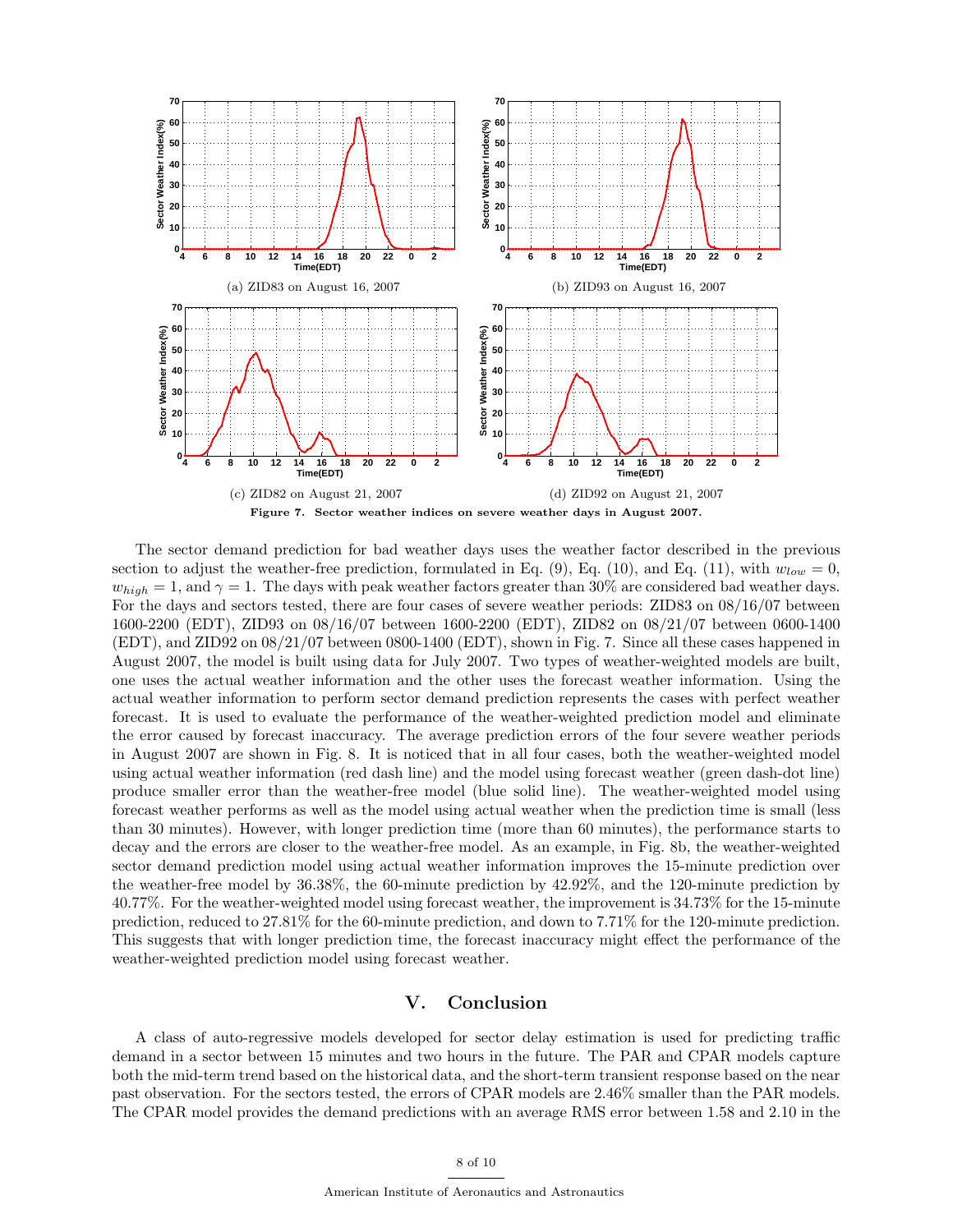

Figure 8. Average prediction errors during severe weather periods; blue solid line: weather-free model, red dash line: weather-weighted model using actual weather, green dash-dot line: weather-weighted model using forecast weather.

15-min prediction, and between 1.61 and 2.15 in the 120-min prediction. The performance of the prediction only decays slightly as the prediction interval is increased from 15-minute to 2-hour in both the PAR and CPAR models, as the error increases 5.12% in PAR models and 2.87% in the CPAR models. To improve the accuracy of sector demand prediction in the presence of severe weather, the paper introduced the concept of weather factor. For severe weather days, the model uses the three-dimensional weather information, considering both storm location and echo tops to form the weather factor and then adjusts the weather-free prediction. The weather-weighted model improves the sector demand prediction by as much as 34.73% for the 15-minute prediction, 27.81% for the 60-minute prediction, and 7.71% for the 120-minute prediction on the days and sectors tested. Unlike traditional trajectory-based sector demand prediction methods which predict the behavior of the National Airspace System adequately for short durations of up to 20 minutes and are vulnerable to weather uncertainties, the weather-weighted periodic auto-regressive models provide a reliable short- to mid-term sector demand prediction which accounts for weather uncertainty.

### References

<sup>1</sup>Gilbo, E. and Smith, S., "A New Model to Improve Aggregate Air Traffic Demand Predictions," AIAA Guidance, Navigation and Control Conference, Hilton Head, SC, Aug 2007.

<sup>2</sup>Bilimoria, K., Sridhar, B., Chatterji, G. B., Sheth, K., and Grabbe, S., "FACET: Future ATM Concepts Evaluation Tool," Air Traffic Control Quarterly, Vol. 9, No. 1, 2001, pp. 1–20.

<sup>3</sup>Chatterji, G. B., Sridhar, B., Sheth, K., Kim, D., and Mulfinger, D., "Methods for Establishing Confidence Bounds on Sector Demand Forecasts," AIAA Guidance, Navigation and Control Conference, Providence, RI, August 2004.

<sup>4</sup>Evans, J. E., "Tactical Weather Decision Support to Complement Strategic Traffic Flow Management for Convective Weather," Europe Air Traffic Management RD Seminar, 2001.

<sup>5</sup>Wanke, C. R., Callaham, M. B., Greenbaum, D. P., and Masalonis, A. J., "Measuring Uncertainty in Airspace Demand Predictions for Traffic Flow Management Applications," AIAA Guidance, Navigation and Control Conference, Austin, TX, August 2003.

<sup>6</sup>Wanke, C. R., Mulgund, S., and Song, L., "Modeling Traffic Prediction Uncertainty for Traffic Management Decision Support," AIAA Guidance, Navigation and Control Conference, Providence, RI, August 2004.

<sup>7</sup>Ljung, L., System Identification: Theory for the User, Prentice Hall, Englewood Cliffs, NJ, 2nd ed., 1999.

<sup>8</sup>Franses, P. and Papp, R., Periodic Time Series Models, Oxford Univ. Press, London, UK, 2003.

<sup>9</sup>Sridhar, B. and Chen, N., "Short Term National Airspace System Delay Prediction Using Weather Impacted Traffic Index," AIAA Guidance, Navigation and Control Conference, AIAA, Honolulu, HI, Aug 2008.